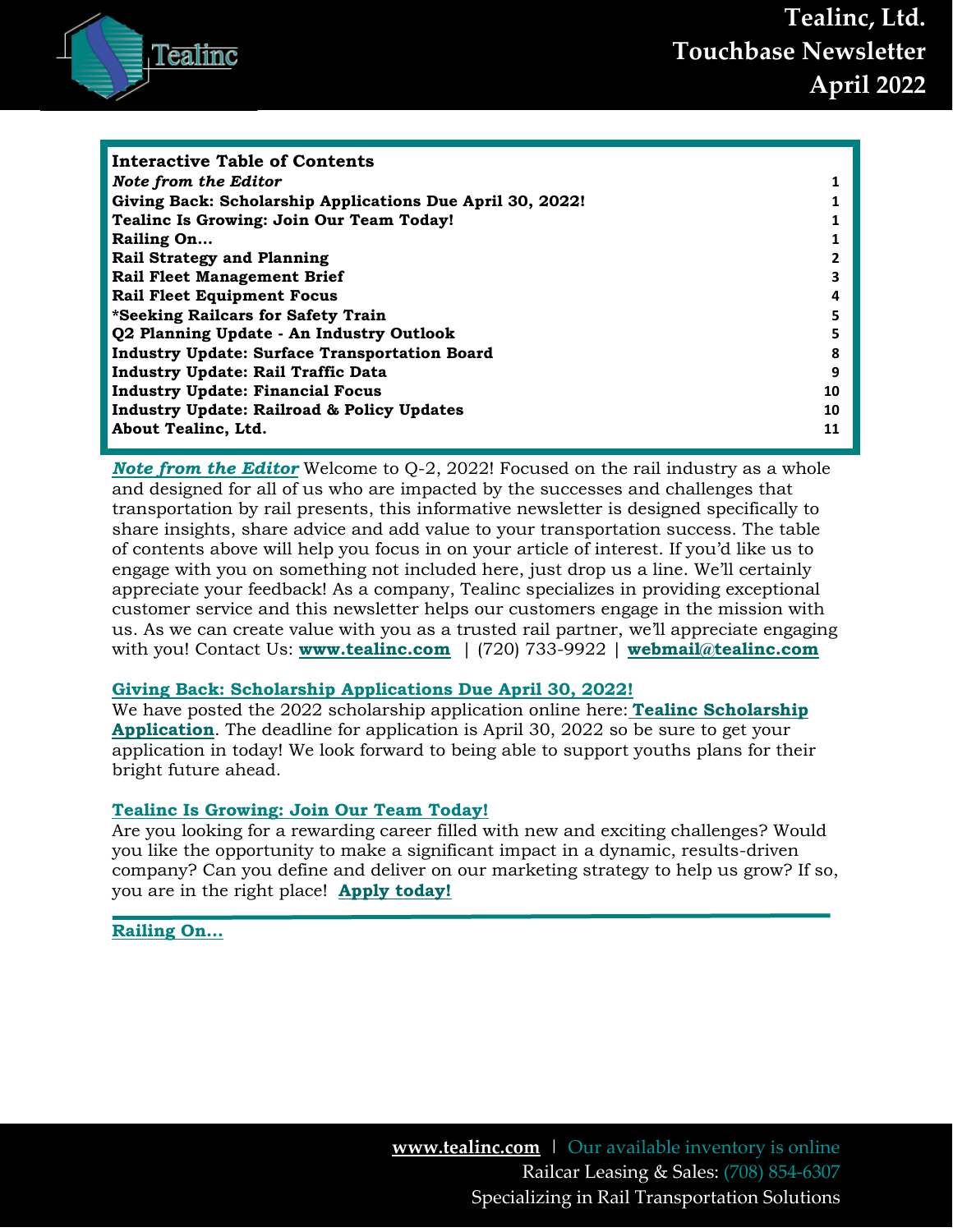

**Tealinc, Ltd. Touchbase Newsletter April 2022**



*Darell Luther, CEO*

The Russian invasion of the Ukraine is all the news in today's environment. The Ukraine area is a significant natural resource provider of coal, oil and a group of minerals. A quick look at crude oil price movement over the past few weeks are telling in just how important oil exports are to the Europeans. While there could be true shortages of crude oil in Europe, the United States will likely feel the sting of price increases regardless of availability constraints. Minerals such as potash and other key ingredients in the fertilizer industry are also going to have an impact on the world fertilizer supply and demand balance.

The Ukraine along with the area that borders it in Russia is the bread basket of Europe with exports of wheat being 30% of the world wheat export, corn being 17% of the world corn exports, and barley being 31% of the world barley exports. These commodities are key in feeding people, animals and providing seeds to production agriculture. The food stuffs markets go significantly beyond Europe into China and other parts of the world, causing a [ripple effect](https://www.bulkmaterialsinternational.com/news/news/commodity-prices-soar-as-putin-wages-war-68457) throughout any importing countries, which are most all of them.

#### **So, what does this have to do with rail transportation on the North American continent?**

The US and Canadian rail networks are currently trying to deal with a huge bubble in pent up demand, which was due to the COVID-19 pandemic, and was suddenly let loose on rail, truck, barge and ocean vessel-based shipments. The latest disruption to the supply chain is the Russian invasion of the Ukraine. This invasion certainly won't help North America work through this bubble anytime soon. The complexity of this multi-faceted transportation network makes it even more difficult to unwind the rail piece and address service issues therein. The bubble results in handling more railcars quicker so that the commodities and products can get from the supply region to the demand location. Rail networks are challenged with providing service at a level that's higher than has been required in quite some time to bring home goods to the last mile distribution networks. As a shipper or receiver, the focus on service also includes you and your operations. **Focus on turning rail equipment expeditiously**. It probably sounds like we're biased, and we are, but the reality has never been more evident: Private railcar lessees and/or private railcar owners should be one step closer to securing supply by taking out the railcar allocation part of moving commodities or finished products. When you're not waiting on the railroad for railcar equipment, you can load/unload your privately owned/leased railcars and get one step ahead. A shameless plug here for getting your own railcars is in order but we certainly find it imperative… we can help you with that! Prepare for the fact that freight transportation is going to get more complex regardless of the type of transportation method and don't get complacent. Step up your planning efforts!

When you'd like to plan, strategize or simply just rail-on with me, I can be reached at (406) 347-5237 office / (406) 853-3332 cell or at **[darell@tealinc.com](mailto:darell@tealinc.com)**.

#### <span id="page-1-0"></span>**Rail Strategy and Planning**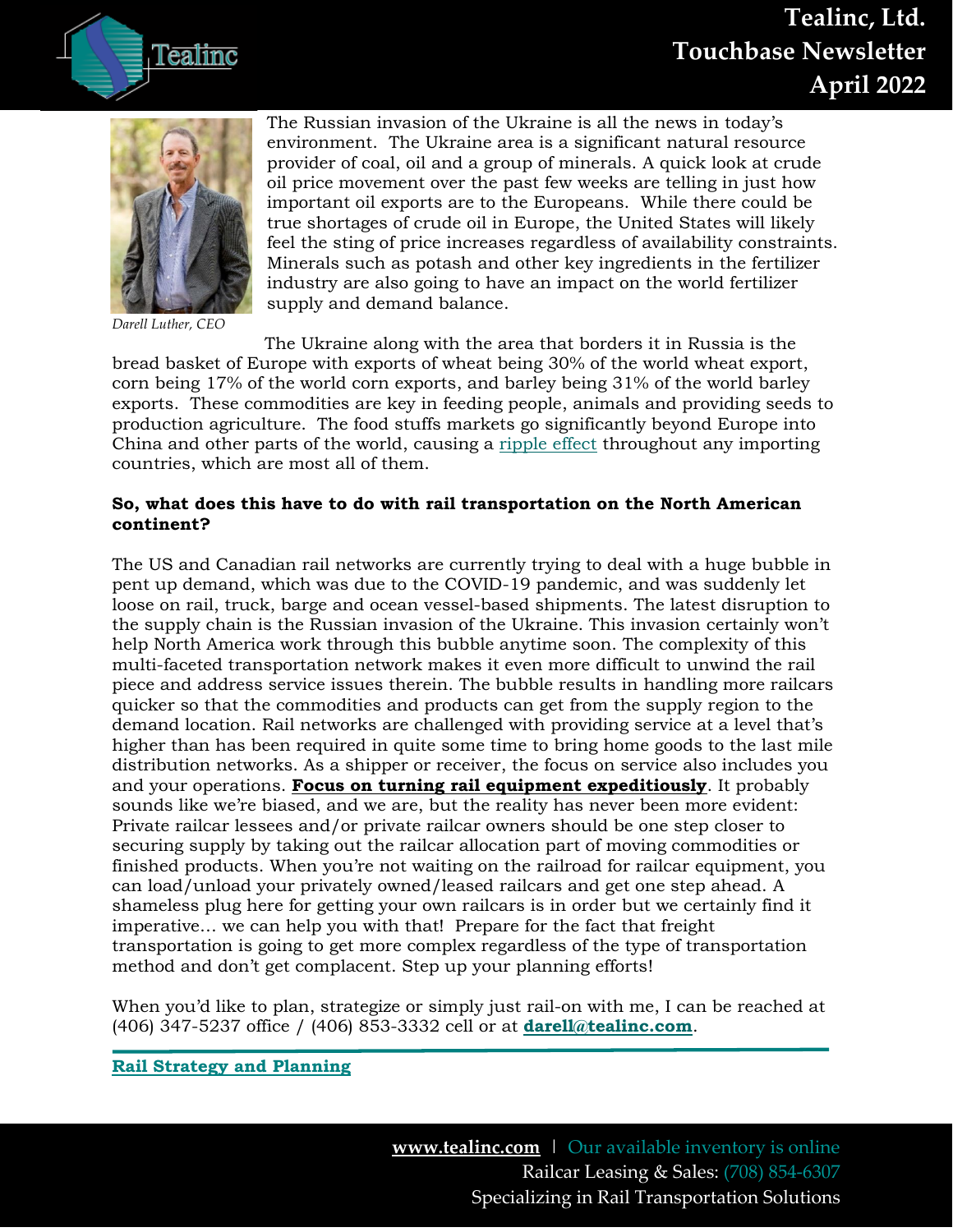# **Tealinc, Ltd. Touchbase Newsletter April 2022**





*Julie Mink, President*

Last month (March 2022) I celebrated my  $17<sup>th</sup>$  year anniversary at Tealinc and 26th year in rail. As I've grown in my logistics experience and rail equipment knowledge, I've spent a lot of time reflecting on the past and daydreaming about the future. Having a chair at the helm of Tealinc and focusing on aligning the Tealinc board long-term vision with our customer-centric strategy (i.e., align Tealinc strategy with the needs of Tealinc customers) allows me a certain privilege with our customers: creating new paths, new direction and customtailored programs that facilitate our customer's experience. When I look back to our history and where Tealinc has come from, I see the

success of solutions implemented, railcars delivered, and logistics networks developed. I also see the failures of railcar shortages, poor railroad velocity, lack of customer planning and an overwhelming challenge of customer "analysis paralysis". Being a "solutions-based leader", this prompts me to believe that in the future, we'll be able to head of those "past challenges" and even better impact our customers rail transportation success.

The overwhelming reality though is that I haven't yet found the magic wand that prevents "analysis paralysis". This really rides the line of what Darell mentioned above. In a word: COMPLACENCY. If you ship by truck (okay before COVID), you recall scheduling a pick-up and having your order picked up, shipped and arriving around the time it was forecast. If you've shipped by rail, you realized that it's not that simple. And yet time and time again, we see customers stalled waiting for internal approvals, final approvals, board approvals, customer approvals... the list goes on. It's the nature of business that cannot be changed; however, it is fundamentally taxing to your rail transportation success. Here is my advice. Plan your rail logistics schedule at least 12 months in advance if possible. Be sure you secure rates, contracts and schedules from the railroad at least 6-months before you anticipate your first shipment leaving or arriving. In today's market (see Kristen's note below regarding railcar equipment) be sure you've secured your required railcars at least 3 to 6 months before you need them for their first loading. No matter what you do, in all your logistics and supply chain endeavors, do not get complacent. Expect delays, expect weather (all seasons provide challenges!), and, in this market, plan for a lack of equipment.

Our commitment to you is this: If we don't have the rail equipment you need available, we will keep your needs on our internal "wish list" and let you know when we identify supply. Furthermore, if you want us to all-out scour the market for the exact equipment you need, pegged exactly to the schedule of when you need it, engage us in a consulting project. We'll turn over every rock for idle, existing and new built equipment until we identify a solution for you. If you lease equipment from Tealinc, we'll chock up the expedition to the cost of doing business and we'll apply your paid consulting dollars to your lease. Either way, we're laser focused on satisfying your rail equipment needs.

I am available to you for a no-commitment consultation. When you're ready to engage with us, we'll get you properly onboarded. Call me at (720) 733-9922 or email me at **[julie@tealinc.com](mailto:julie@tealinc.com)**.

#### <span id="page-2-0"></span>**Rail Fleet Management Brief**

**[www.tealinc.com](http://www.tealinc.com/)** | Our available inventory is online Railcar Leasing & Sales: (708) 854-6307 Specializing in Rail Transportation Solutions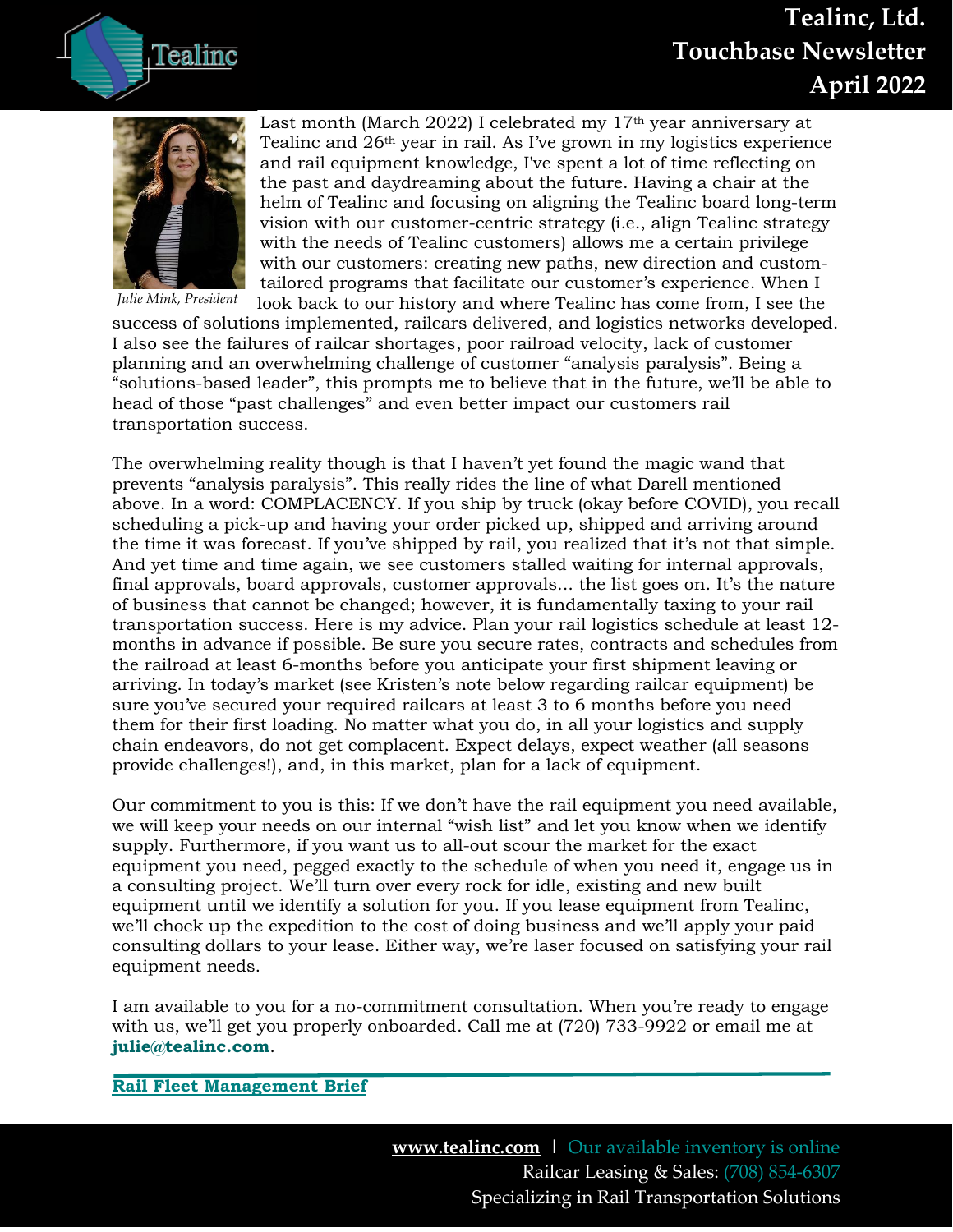# **Tealinc, Ltd. Touchbase Newsletter April 2022**





*Shannon Rodgers, Director- Operations*

The Car Repair Billing ("CRB") process is an important part of managing any railcar fleet. CRB management is one of my key focuses and duties as I assist in supporting as well as lead the management of railcar fleets with and for Tealinc customers. The process is just as important in the management of your rail fleet. Car repairs done by the railroad or a shop generally are processed through Railinc's Car Repair Billing System and rules can be found in the AAR Office & Field Manuals. Knowing, understanding and translating these rules is vitally important not only in insuring that your rail fleet is operating legally and in compliance with rules but also in auditing the

railcar repair shops and railroads against excess, exorbitant and even sometimes false billing practices.

The process is so important that Tealinc as a company double checks our system with internal and external review. Our customer's car repair bills are run through an automatic audit system as well as a manual check for any errors in the bills from the railroads & shops. We handle the exception process to ensure our customers are not paying on invalid invoices and to eliminate excess invoices and overcharges.

In case you don't keep up with all the rule changes, I want to be sure you're aware that recently there has been an important change to note. The timeline to invoice for car repairs has been changed from (6) months to (3) months. Additionally, car owners (or lessees if your lease is structured as such) will have (7) months to take exception to errors or questionable charges.

Knowing & understanding the AAR Rules can help save money, as well as keep your fleet operating in compliance, in service and in top shape. When you need any assistance managing your fleet, we're here to partner with you. If you just want a little support or if you want me to manage most of or all of your railcar fleet, I'm ready to help you. Just give me a call at (814) 631-9277 or email me at **[shannon@tealinc.com](mailto:shannon@tealinc.com)**



*Kristen Kempson, Director - Railcar Leasing & Sales*

- Small cube
- Plastic pellet covered hoppers
- Flatcars
- Open top hoppers
- Mill gondolas

## <span id="page-3-0"></span>**Rail Fleet Equipment Focus**

Market demand has definitely outpaced the supply of available railcars the past 12+ months. The rising fuel prices and ongoing truck driver shortage has driven more freight to rail. It is no secret that there is a shortage of railcars in the market. Available railcars come and go just as quickly as they're made available and sourced. We've had a few groups of railcar types come available that we had not seen in a while. They of course did not stay on the market for long. Already this year we've placed these railcars into service:

> **[www.tealinc.com](http://www.tealinc.com/)** | Our available inventory is online Railcar Leasing & Sales: (708) 854-6307 Specializing in Rail Transportation Solutions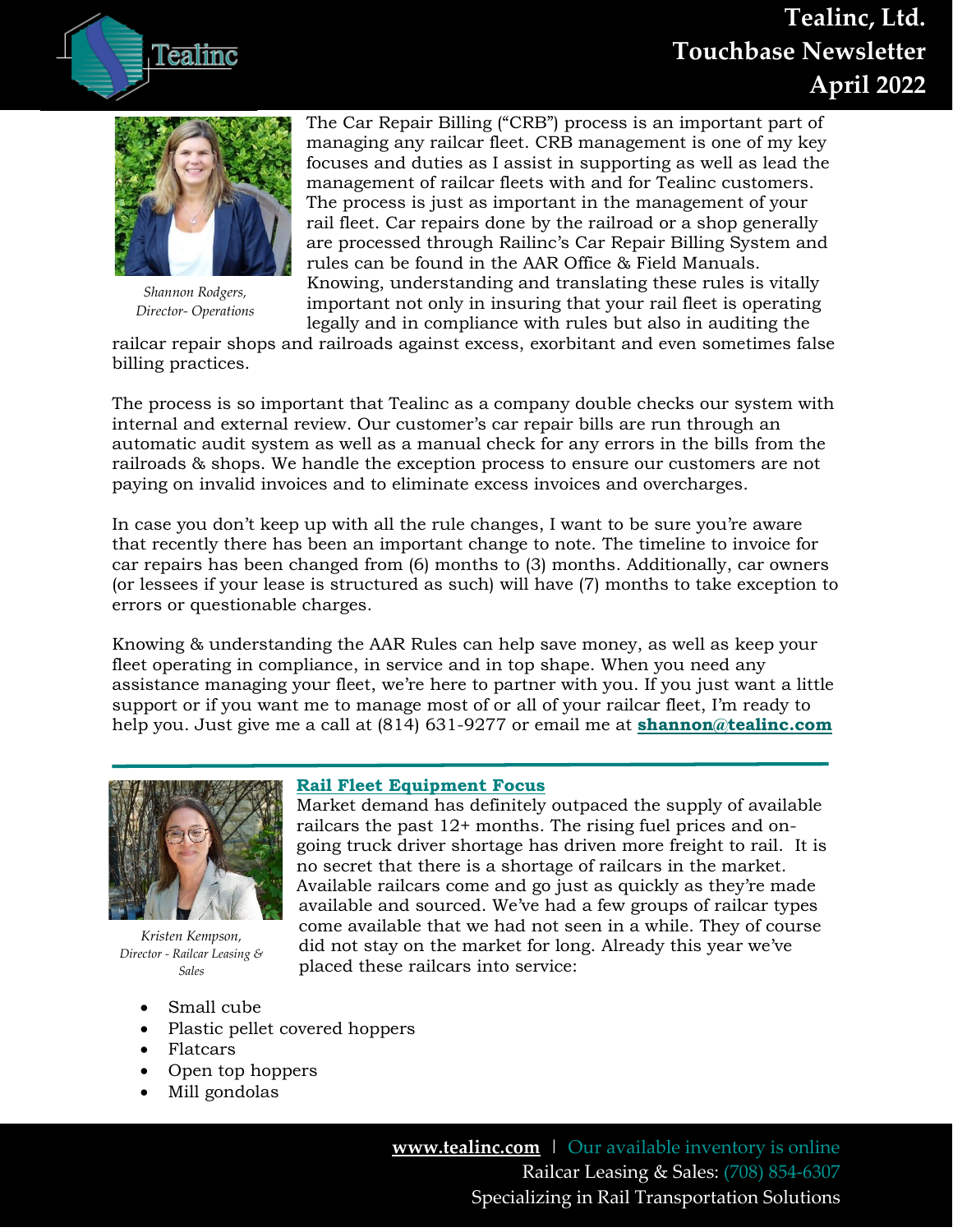

• Etc.

Immediately available, we have a set of (100+) steel bodied open top hoppers and a group of small cube covered hoppers. Please note, other railcars are available at your request. We can discuss pricing options when you contact me. We are here to partner with you to help you find what railcars you are in need of. We have a database that houses your railcar requirements so that when equipment does come available, we'll notify you. If you have a specific railcar type you are looking for, let's connect. I'll update your profile to include this information so we can act quick to secure the railcars you need in order to run your business successfully!

As always, I encourage you to visit our website and explore railcar types and how they align with commodities. Contact me with all your questions (big or small) and I'll get to work focused on exactly what you need. You can call me at (708) 854-6307 or email me at **[kristen@tealinc.com](file:///C:/Users/themi/Dropbox%20(Tealinc,%20Ltd.)/Team%20Share%20Folder/Reference%20-%20Employee%20Only/Marketing/Newsletter/2022/January%202022/kristen@tealinc.com)**.

#### <span id="page-4-0"></span>**\*Seeking Railcars for Safety Train**

Safety Train, The Firefighters Education and Training Foundation, is a non-for-profit corporation dedicated to providing the necessary equipment and training programs to teach emergency responders, railroad personal and government officials on how to deal with railroad emergencies. **[Safety Train](https://www.thesafetytrain.org/)** is currently looking for two (2) tank cars for fire and hazmat training. The request is for interchangeable railcars as the fleet is aging out. Have railcars to donate? Contact Dave Buccolo, **[davidbuccolo1@gmail.com](mailto:davidbuccolo1@gmail.com)** | (209) 405-4884.

#### <span id="page-4-1"></span>**Q2 Planning Update - An Industry Outlook**

Q2 is here and it's time for our quarterly industry outlook. This outlook is strictly from Tealinc perspective, extrapolated from a lot of interaction between our team and various persons in the industry. We cover a wide swath of industries (coal, coke, fertilizer, grains, wheat, corn, oats, barley, minerals, potash, soda ash, boiler ash, aggregates, rock, sand and gravel, scrap metal, steel, etc.) so we do hear a lot of differing opinions which lead us to derive different sets of conclusions. This article is comprised of industrial projections and those differing opinions obtained first hand or through other print media on how specific supply chain impacts of 2021 will unfold in 2022.

The overriding concerns in Q1 were many but seemed to be led by "what's the availability of skilled labor going to be?" This concern continues to hold the number one spot in Q2 as well. Labor availability has taken an approach never before seen in the USA. The pandemic re-grounded many people to search their souls in consideration of their current jobs. It seems a lot of these folks aren't going back to work where they left from as many are evaluating their life-work balance and not liking where they came from. Many are now looking to change careers or remain at home focused on having a better quality of life overall. This concern hasn't changed as we move into Q2 2022 and remains either a key focus for employers or an underlying focus for other strategic initiatives.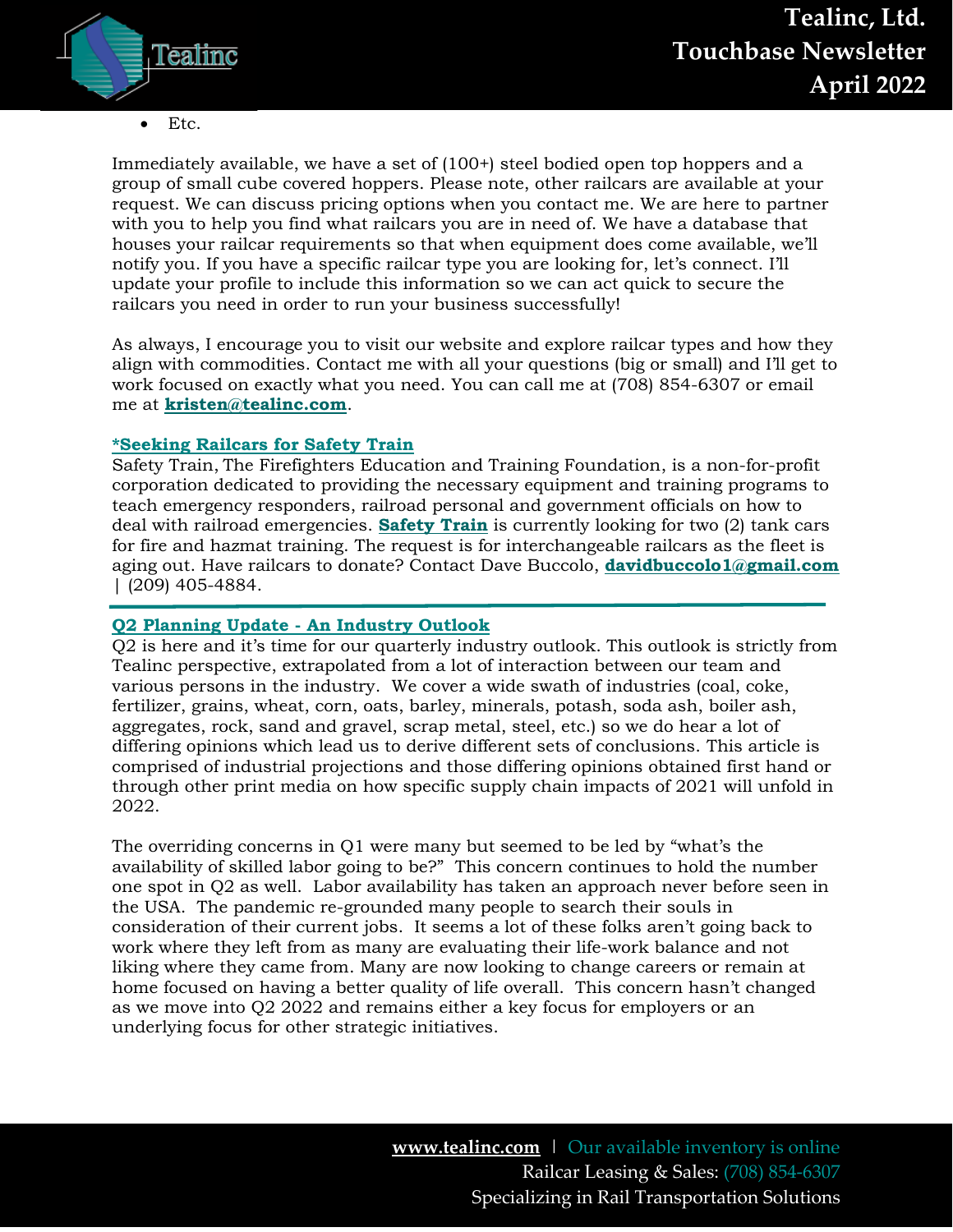

**Human Resources.** Human resources continue to be a challenge for all employers that we've visited with in Q2 and obtaining skilled personnel is even more challenging. The start of the pandemic in roughly March 2020 drove a huge number of employees out of their jobs. At first this was centered around the service industry (restaurants, bars, theaters, clerks, front desk attendants, concierges and others). It then made its way to skilled labor that was no longer required since production and manufacture



ring took such a hit that keeping skilled staff on payroll wasn't a good corporate strategy when the shift was simply to economically survive as a company.

The government established the CARES Act in March 2020, provided unemployment insurance supplemental benefits that ended July 2020 and relief legislation

that ended December 2020. The **[American Rescue Plan](https://www.cbpp.org/research/poverty-and-inequality/american-rescue-plan-shots-in-arms-and-money-in-pockets)** didn't start wrapping up until March 2021. The chart above shows the impact on unemployment during the height of the pandemic. We're now in Q2 2022, some two years after the inception of the pandemic, and we continue to face the dilemma of having the right person and numbers of people available for the right job.

**Aggregates Industry**. The aggregates industry should be joyous. The 2021 **[Infrastructure Investment and Jobs Act \(IIJA\)](https://www.congress.gov/bill/117th-congress/house-bill/3684/text)** was passed by congress and at its core is a five-year, \$304 billion reauthorization of USA surface transportation programs. The bill also includes an additional \$550 billion in new funding for building hard infrastructure with the portion set aside for roads and bridges at \$110 billion.

More recently in **[March 2022](https://www.abc.org/News-Media/News-Releases/entryid/19267/abc-statement-on-president-biden-s-state-of-the-union-address)** though, the Associated Builders and Contractors issued the following statement from its president, Michael Bellaman, in reaction to President Biden's State of the Union address.

"The construction industry is currently up against historic global supply chain disruptions, rising materials prices, a workforce shortage of 650,000 and regulatory chokeholds. To make matters worse, ABC's 21,000 members have faced a barrage of anti-growth regulatory actions and policies from the Biden administration that have driven up construction costs, created barriers to job creation and damaged the American economy."

Q1 provided a high point to aggregates producers based on a **[IIJA](https://rockproducts.com/2021/11/28/the-iija-is-an-historic-achievement/)** that seemed to support record amounts of infrastructure investment to support the work that needs to be done on the USA roads, bridges, tunnels and other infrastructure. This type of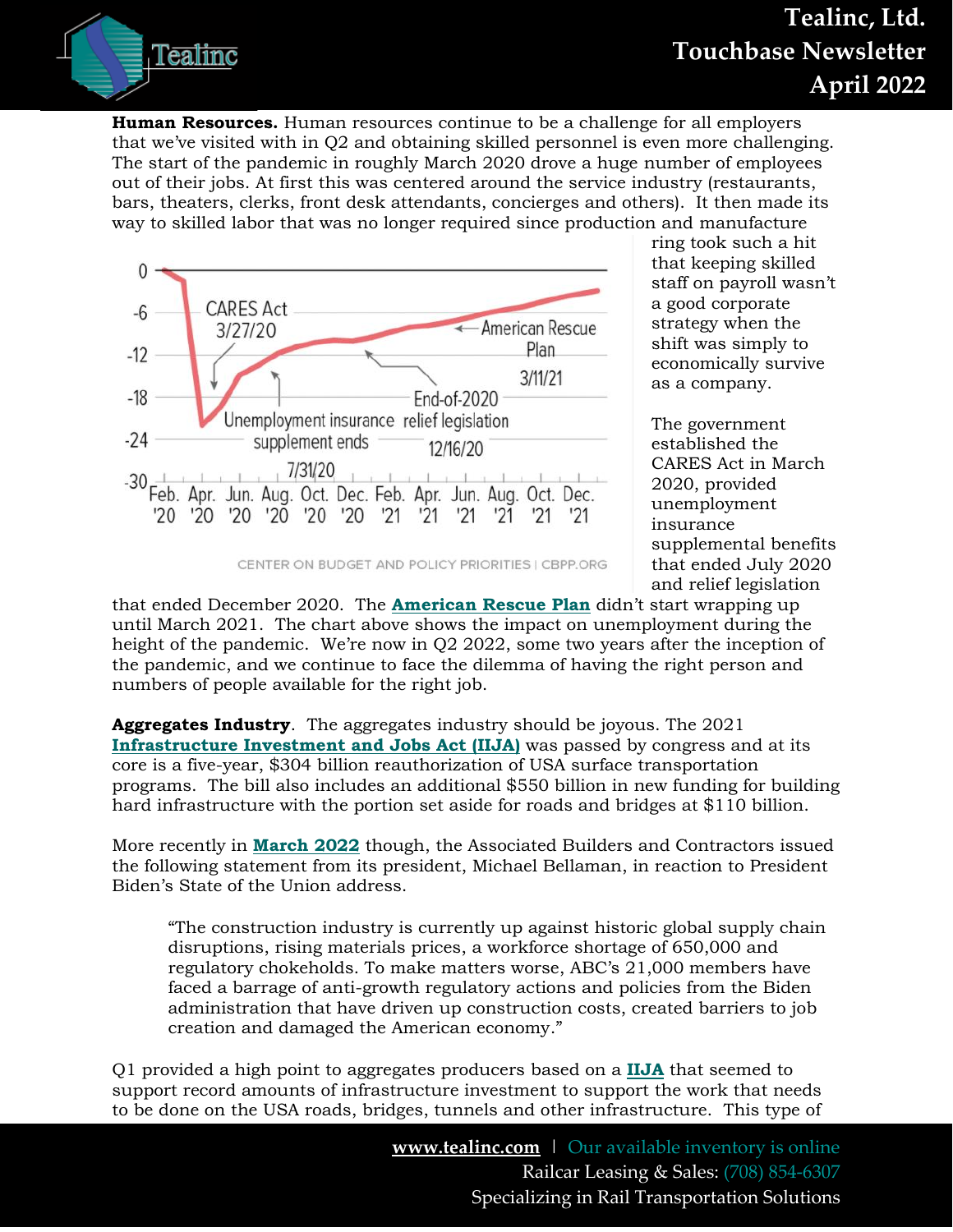

support is direly needed to bring America's infrastructure to a level that makes our roads, bridges and other infrastructure safe and mobile. Q2 seems to throw a **[cold](https://concreteproducts.com/index.php/2022/03/08/inflation-drives-construction-aggregates-toward-30-billion/)  [towel](https://concreteproducts.com/index.php/2022/03/08/inflation-drives-construction-aggregates-toward-30-billion/)** on the hope of bright days ahead for aggregate producers by shackling these producers with a series of obstacles to overcome material price increases, worker shortages and anti-growth initiatives. Aggregate producers are a resilient group and will weather the storm. Unfortunately, easy money isn't going to be coming any time soon.

**Agriculture Industry.** In the last ten days things have changed dramatically for the international agriculture industry. With Russia invading the **Ukraine, [world grain](https://informamarkets.turtl.co/story/russia-ukraine-conflict-impact-on-us-agriculture/page/4/1)  [trading](https://informamarkets.turtl.co/story/russia-ukraine-conflict-impact-on-us-agriculture/page/4/1)** will take on a new meaning. The Ukraine region and Russian region that borders the Ukraine is responsible for 30% of the world wheat, 17% of the world corn and 31% of the world barley export trade. This disruption of commodity flow will have effects that ripple across grain trading everywhere. Wheat is exported primarily to the European Union and China. Corn has the same customer list plus a few. If the Russia – Ukrainian war results in a 25% decrease in the amount of corn exported, that reduction will give the US and South America a shot at exporting an additional 400 million bushels. While it could be a great problem to have, that scenario will put additional strain on the US rail transportation industry.

As mentioned in the *[January Tealinc Touchbase Newsletter](https://www.tealinc.com/tealinc-rail-industry-blog/)* and worth repeating, the variability in this market can cause one to rethink railcar supply. If you're a unit train shipper and require large numbers of railcars in a consistent train operation, acquiring private railcars can result in more trains moved. The same applies if you're a manifest shipper shipping one to twenty cars at a time. Either way, do you have the railcars you need? See Julie's column above regarding timeline guidelines.

**Scrap Industry.** The scrap industry continues to gain momentum. The automotive industry hasn't begun to fill the demand for new autos and pickups, large construction equipment needs are far behind demand and drilling for oil and related movement of that oil through railcars, pipelines and trucks are going up with the potential embargo of Russian oil. That should bode well for scrap dealers for the foreseeable future, although the demand piece of the pie is very good the supply of transportation continues to be a challenge. Barges, railcars, and ship capacity for export will remain a challenge through 2022 into 2023. Look to the industry to ship as much as it can in the next quarter.

In our world, railcars continue to be in very short supply for scrap steel with new railcar builds out until early Q2 2023 or, now more likely, Q3/Q4 2023.

**Energy Industry.** Gas, diesel, bunker fuel, oil-based commodities and pipelines are going up in price. The move to ban Russian supplied crude has the ripple effect all across the world and the US is no exception. **[RBN Energy](https://rbnenergy.com/comfortably-numb-a-reality-check-on-energy-prices-and-their-impacts)** has a good blog on these commodities and the anticipated run up of price, qualification of supply and a hint at demand.

**Railroads.** In preparing this newsletter, it quickly becomes evident that there are significant challenges to the transportation of US products that are in high demand worldwide. This excess demand is trying in that the railroads have many the same problems as does any company in todays' environment. The first is lack of man power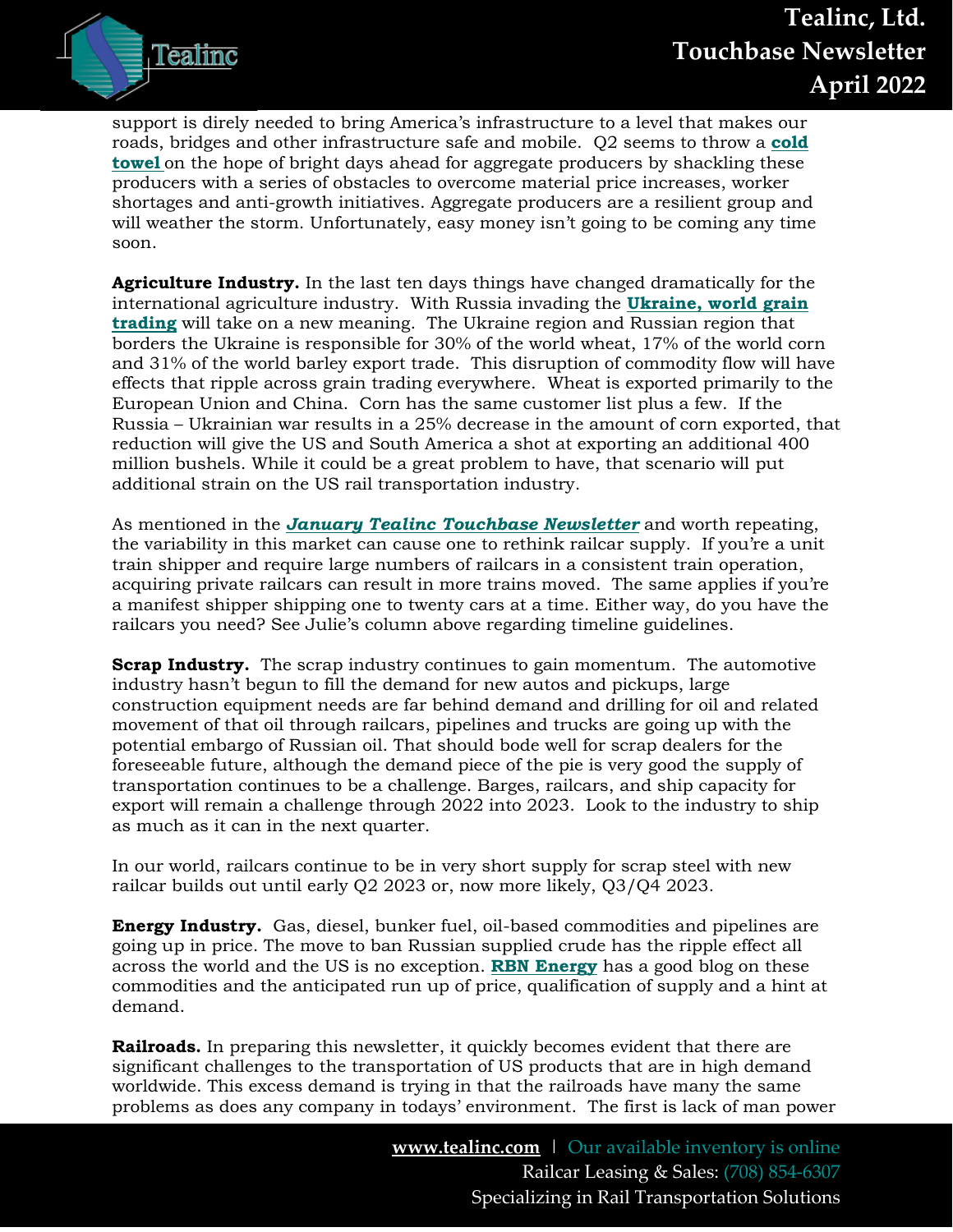and input resources that keep the railroads running. The second is regulation potential on the horizon that would be detrimental to the rail system we see today.

The railroads have implemented several employee work and retention plans, one of which attempts to keep crew calling responses positive so employees scheduled to work the trains are actually available to work the trains. The program is difficult for the reliable personnel since they don't mark off very much. It's designed to encourage those that mark off frequently to the determinant of their jobs to either be reliable for your shift or have your employment self-terminated.

Railroad performance is an area that ebbs and flows. During these times it seems as though there is a continual barrage of barriers placed in front of Class 1 Railroads. The list of continuous struggles is people / human resource availability, increased fuel costs, increased demand couched by a lot of uncertainty and regulation oversight and physical rail capacity in the right location.

See each railroads performance metrics on their websites or at the [Surface](https://www.stb.gov/reports-data/rail-service-data/)  [Transportation Board.](https://www.stb.gov/reports-data/rail-service-data/) These performance measures are important indicators of the railroad's adherence to their operating plans which customers depend on to schedule and ship their freight. Lack of consistency is problematic to all, especially the railroads themselves.

#### <span id="page-7-0"></span>**Industry Update: Surface Transportation Board**

The Surface Transportation Board (STB) is primarily designated to have legal oversight of the economic regulation of the rail industry. The agency has jurisdiction over railroad rate, practice, and service issues and rail restructuring transactions, including mergers, line sales, line construction, and line abandonment. Promotion of good service and fair prices are two of its mainstays.

The most important railroad item on the STB docket today is the hearings focused on **[Reciprocal Switching](file:///C:/Users/Darell%20Luther/Downloads/50995.pdf)**. This is EP711 (sub-No. 1) et. al. (STB served July 27, 2016), the STB proposed new regulations under which the STB would exercise its statutory authority to require rail carriers to establish switching arrangement in certain circumstances.

Excerpts are:

Background Competitive access generally refers to the ability of a shipper or a competitor railroad to use the facilities or services of an incumbent railroad to extend the reach of the services provided by the competitor railroad. The provisions of 49 U.S.C. §§ 11102 and 10705 make three competitive access remedies available to shippers and carriers: the prescription of through routes, terminal trackage rights, and, as relevant here, reciprocal switching. Under reciprocal switching, an incumbent carrier transports a shipper's traffic to an interchange point, where it switches the rail cars over to the competing carrier. The competing carrier pays the incumbent carrier a switching fee for bringing or taking the cars from the shipper's facility to the interchange point, or vice versa. The switching fee is incorporated in some manner into the competing carrier's total rate to the shipper. Reciprocal switching thus enables a competing carrier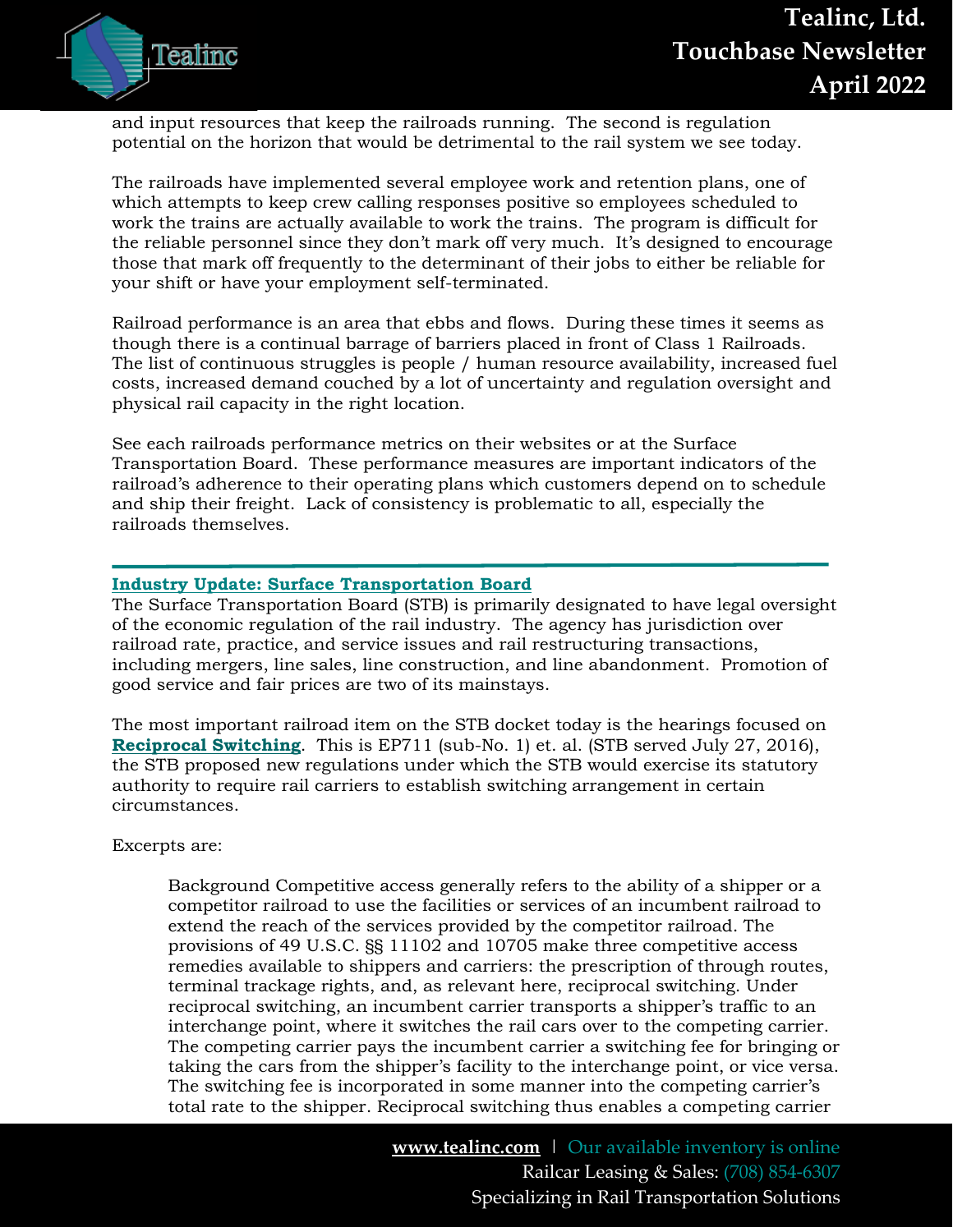

to offer its own single-line rate to compete with the incumbent carrier's singleline rate, even if the competing carrier's lines do not physically reach a shipper's facility. NPRM, EP 711 (Sub-No. 1) et al., slip op. at 2. Reciprocal switching can occur as part of a voluntary arrangement between carriers, or it may be ordered by the Board. Under § 11102, the Board may require the establishment of a switching arrangement when it finds that the arrangement either (1) is practicable and in the public interest, or (2) is necessary to provide competitive rail service. 49 U.S.C. § 11102(c)(1). Section 11102(c)(1) authorizes the Board to establish the conditions of and compensation for switching service if the affected carriers cannot reach agreement on those matters within a reasonable period. The Board's implementation of § 11102 is guided by the rail transportation policy set forth in 49 U.S.C. § 10101. S……

Regardless of where you set with reciprocal switching, in our opinion, regulation commonly disrupts natural market flows. Consolidation of pricing power is a real challenge to deal with and is largely created by mergers and acquisitions. We're not sure of the answer but it's not healthy for an economy to make such wide class distinctions.

### <span id="page-8-0"></span>**Industry Update: Rail Traffic Data**

Most recent rail traffic data is tracking well with 15 of the 20 commodity groups that the Association of American Railroads (AAR) tracks showing gains in carloads. The total carloads for the February 2022 were 915,329. Coal increased 21.3% with an average of 67,295 carloads per week, chemicals had 34,463 carloads per week, crushed stone had a 7.3% increase and grain a 7.3% increase in carloads. Petroleum products feel 8% in February but they'll certainly rebound in our current situation. Primary metal products rose 2.5% and iron and steel scrap rose 4.8% in February 2022.

The railroads are stepping up to meet demand as we work through the pandemic demand bubble and set themselves up for the anticipated demand fallout from the Russian – Ukraine war.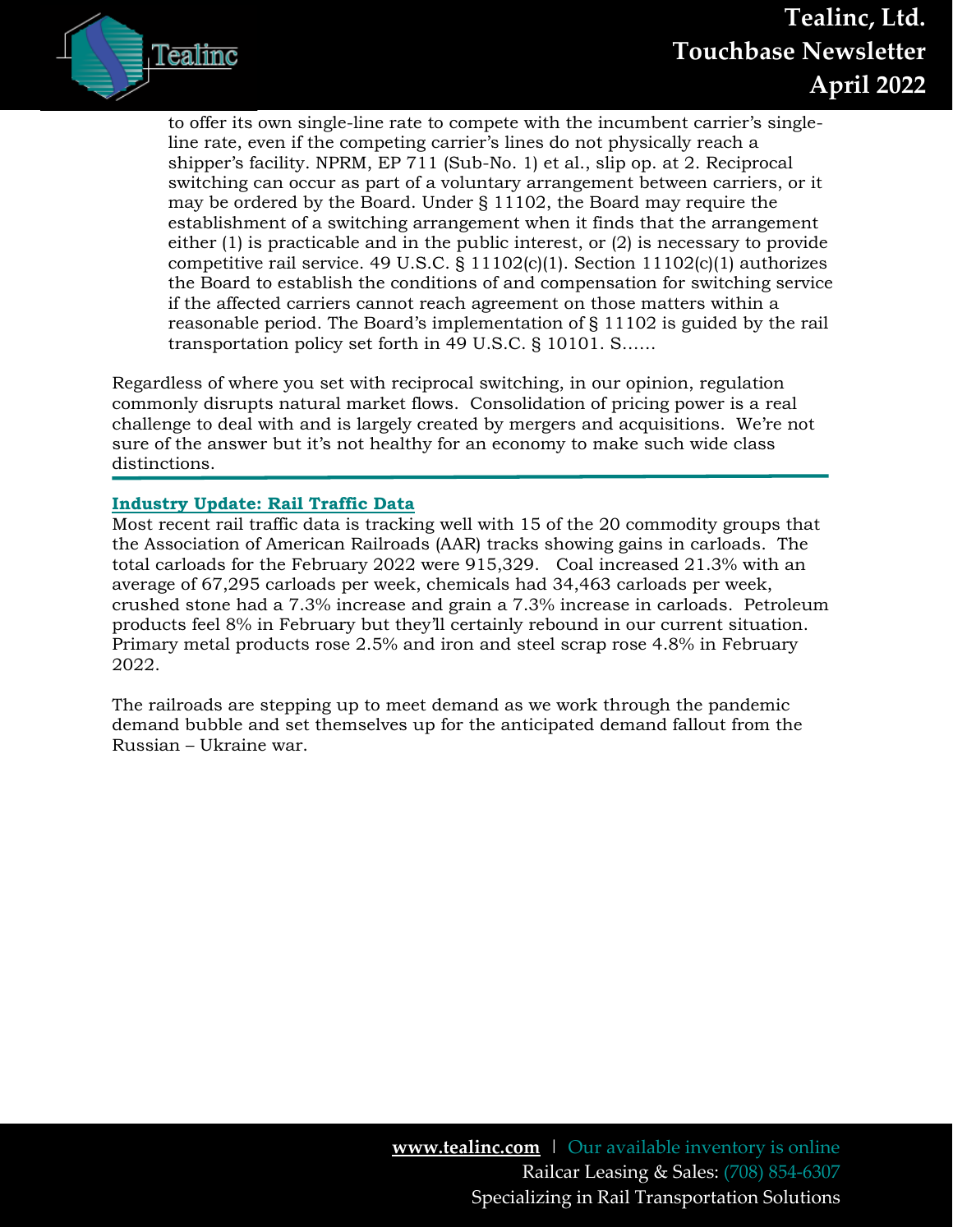# Tealinc

# **Tealinc, Ltd. Touchbase Newsletter April 2022**



## <span id="page-9-0"></span>**Industry Update: Financial Focus**

Inflation is first and foremost on most people's minds these days. Pay more and get less effectively decreasing your take home wages and purchasing power of the dollar. According to the **[Federal Reserve Board](https://www.federalreserve.gov/newsevents/speeches.htm)**, inflation is currently running at 7.5%. That's the highest year rate gain in 40 years and it needs to be reined in. The FOMC is pointing to one or two interest rate increases in 2022 to combat inflation. The FOMC uses a target of 2% inflation as being indicative of a healthy economy. Look for rate advances in the near future along with other monetary policy actions.

In the rail industry we're seeing rail rates increases, railcar lease rate increases, railcar purchase increases all to varying degrees from reasonable to astronomical. A portion of these increases are passed along to the consumer in the form of higher purchase prices for goods and services.

#### <span id="page-9-1"></span>**Industry Update: Railroad & Policy Updates**

From the FRA: Join the Federal Railroad Administration (FRA) for a basic overview of the **[National Historic Preservation Act Section 106](https://www.achp.gov/protecting-historic-properties)** review process (Section 106).

Section 106 is one of many federal environmental review requirements that are triggered by federally funded transportation projects. Before obligating a grant, FRA must go through a four-step decision-making process to consider a project's potential effects to historic properties. The Section 106 review process can include consultation with State Historic Preservation Officers, tribes, local governments, historical societies, and other community stakeholders. This webinar will help grant applicants make sense of the Section 106 review process and understand whether Section 106 streamlining procedures are applicable to their railroad project.

With the passage of the Bipartisan Infrastructure Law, which will provide \$66 billion in new funding over the next five years to freight and passenger railroad projects, this